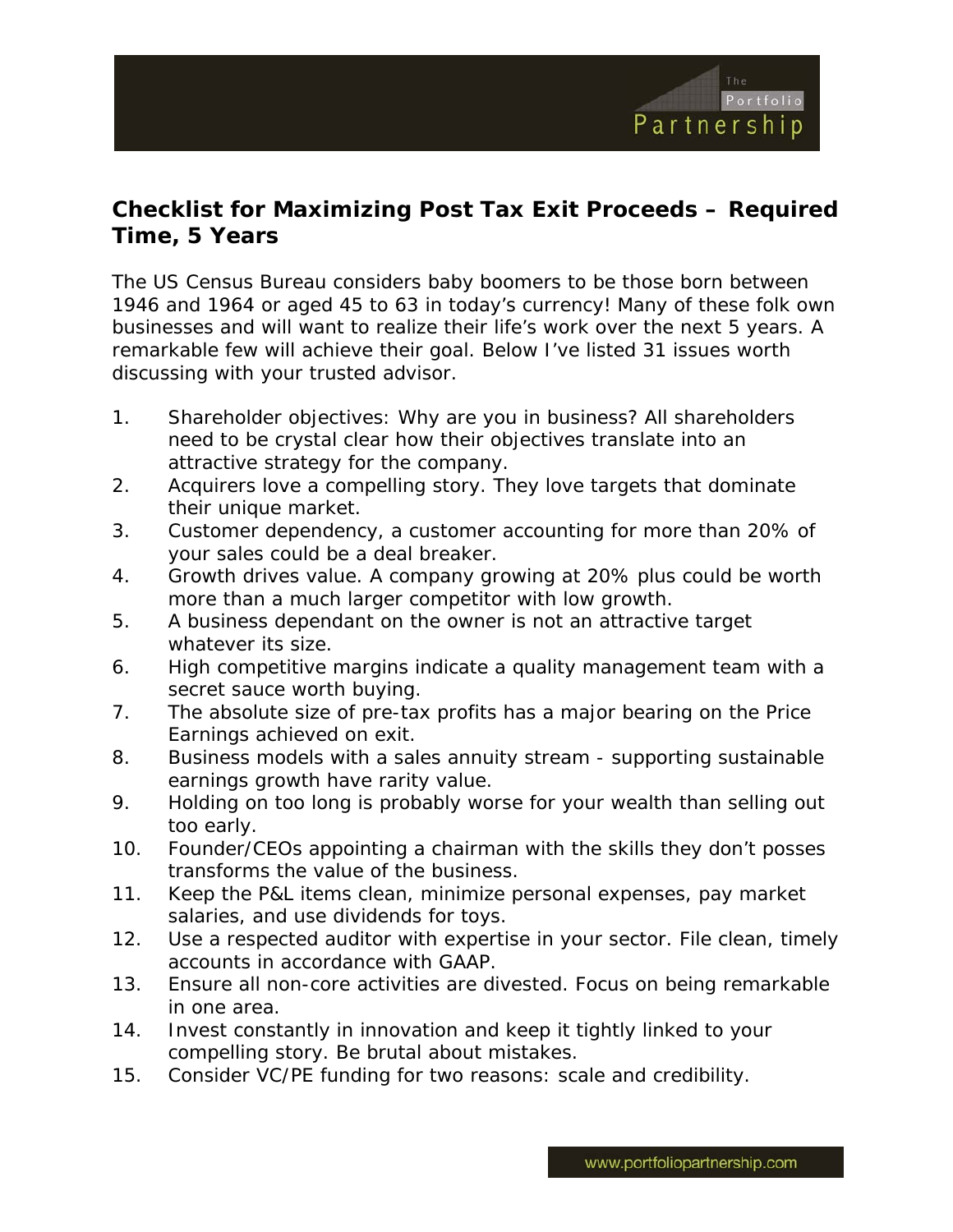

- 16. Engage all staff in your vision. It will increase the success of your execution, tenfold.
- 17. Buyers don't like a long shareholder tail. Be careful with ESOP schemes and sophisticated structures.
- 18. Tax planning: it is never too early to consider the tax position of shareholders and to plan accordingly.
- 19. Recruit world class people with a great attitude for all levels. Buyers don't have a warehouse full of spare staff.
- 20. Build a collection of due diligence files over time, covering all the data that acquirers need.
- 21. Protect all IPR, patents, and trademarks as quickly and as efficiently as you can.
- 22. Ensure your HR policies minimize risk of claims with comprehensive processes supported by insurance.
- 23. Your main assets probably leave every night in the elevator. Execute reasonable non-competes.
- 24. Standardize the training of all staff. Develop a love of constant learning and encourage curiosity at all levels.
- 25. Constantly update staff on all the successes and how it relates to the vision in plain English.
- 26. Remember that marketing campaigns including PR not only build a great brand but motivate your own staff.
- 27. Creating a constant buzz around your brand is not easy but essential. Customers and acquirers buy for emotional reasons!
- 28. If one day you are in the stressful but fortunate position of considering an offer remember that cash is king. Don't let your tax advisor tell you that shares (paper) are more tax efficient. Ask yourself: if I had the cash would I spend it on one company's shares!
- 29. Earn-outs are a great idea for some situations. However the acquirer should reflect in the up-front sum what has been achieved to date. The earn-out is for future achievement.
- 30. Earn-outs can seriously damage your proceeds from a deal unless you document in the sale and purchase agreements, the rules surrounding the calculation with a worked example.
- 31. Find a keen, naïve, overseas acquirer with a track record of reflecting their exuberance in the price.